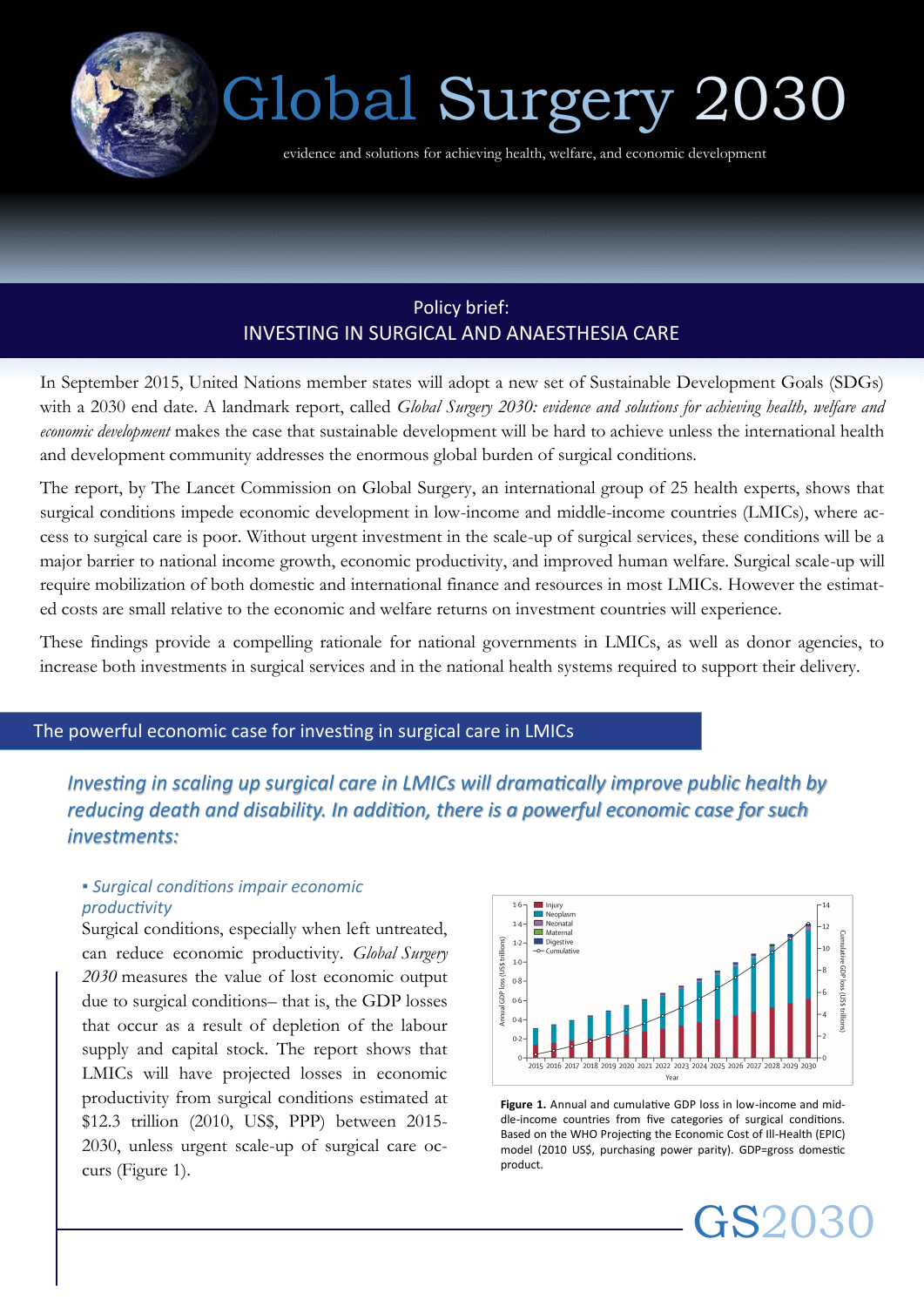These losses will have a profound effect on national income, reducing annual GDP growth by as much as 2% in lower-middle income countries (Figure 2). Most of these losses will occur as a result of injuries, cancers, digestive diseases, and maternal and neonatal conditions.



Figure 2. Annual value of lost economic output due to surgical conditions. Data are percentage loss of GDP by World Bank income class, based on the WHO Projecting the Economic Cost of Ill-Health (EPIC) model (2010 US\$, purchasing power parity). GDP=gross domestic product.

### *▪ Surgical conditions impede welfare gains*

Economic productivity, as captured in national income accounts and measured using GDP, is only one way of measuring the returns on investing in surgical care. A limitation of using GDP is that it fails to capture the *intrinsic value* people place on improved health and on living longer. To quantify this intrinsic value, and how it is affected by surgical conditions, *Global Surgery 2030* used a measure called the value of a statistical life (VSL), which places a monetary value on the trade-offs people are willing to make for an increase in life expectancy. Using this VSL method, the report finds that in LMICs in 2010, illness and death from surgical conditions resulted in \$4.0 trillion (2010 US\$ PPP) in total welfare losses.

GS2030

#### *▪ Surgical and anaesthesia care is highly cost-effective in LMICs*

Surgical services are a cost-effective health investment in resource-poor settings. Delivery of a platform of surgical and anaesthesia services at the first-level (district) hospital has proven to be very cost-effective in all major LMIC regions, as measured by WHO cost-effectiveness ratios. Such delivery compares favourably to the delivery of other common public health interventions in LMICs, such as childhood vaccines, HIV medicines, and distribution of bed nets to prevent malaria.

## *▪ Out-of pocket payments for surgical and anaesthesia care can cause catastrophic expenditure and impoverishment*

Although surgical care can be highly cost-effective as a health intervention, it can still be catastrophically expensive for individual patients if they have to pay out-of-pocket at the time they receive care. Out-of-pocket payment for surgical care occurs in many LMICs, because surgical interventions are not usually covered under publically-financed health care packages.

Globally, 33 million people every year face catastrophic health expenditure through paying for surgical care (catastrophic expenditure is defined as direct medical payments for surgical care that exceed 10% of their total income or 40% of their income after their basic needs for food and shelter are met). A further 48 million people experience catastrophic expenditure when the non-medical costs of care, such as transport and food, are included. Most of these people live in LMICs. Many more people do not seek care at all, or decide not to pursue surgical treatment as advised because they cannot afford the costs.